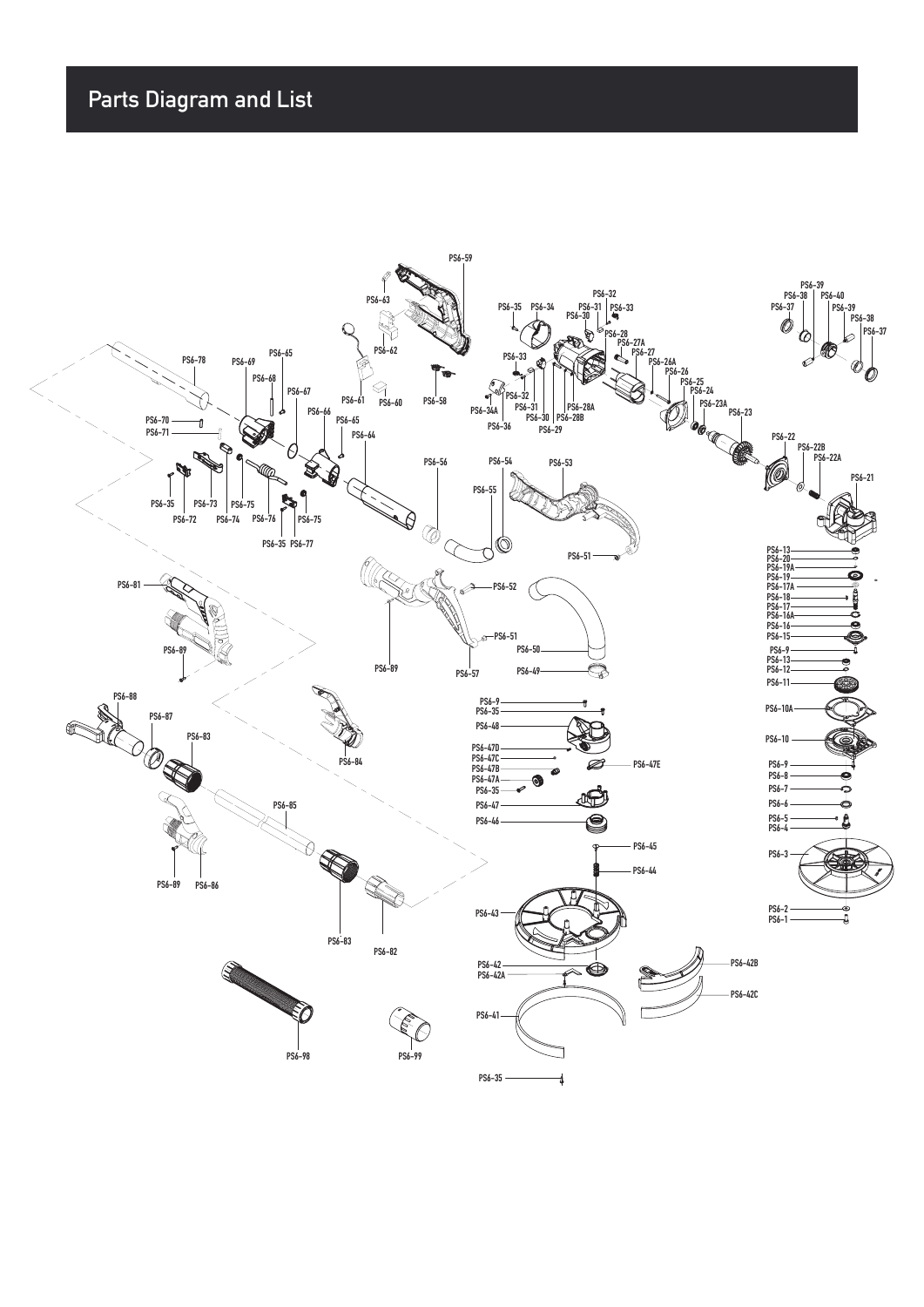## **Parts Diagram and List (continued)**

| <b>No</b>      | Parts Name                    | Qty            | <b>No</b>      |  |
|----------------|-------------------------------|----------------|----------------|--|
| <b>PS6-1</b>   | <b>Screw</b>                  | 1              | <b>PS6-27</b>  |  |
| <b>PS6-2</b>   | Washer                        | 1              | <b>PS6-27A</b> |  |
| <b>PS6-3</b>   | Hook & Loop Adaptor           | 1              | <b>PS6-28</b>  |  |
| <b>PS6-4</b>   | <b>Output Shaft</b>           | 1              | <b>PS6-28A</b> |  |
| <b>PS6-5</b>   | <b>Flat Key</b>               | 1              | <b>PS6-28B</b> |  |
| <b>PS6-6</b>   | Oil Seal                      | 1              | <b>PS6-29</b>  |  |
| <b>PS6-7</b>   | Collar                        | 1              | <b>PS6-30</b>  |  |
| <b>PS6-8</b>   | <b>Ball Bearing</b>           | 1              | PS6-31         |  |
| <b>PS6-9</b>   | Screw M4*12                   | 8              | PS6-32         |  |
| <b>PS6-9A</b>  | Screw M4*10                   | 4              | PS6-33         |  |
| PS6-10         | <b>Bearing Cover (big)</b>    | 1              | PS6-34         |  |
| <b>PS6-10A</b> | Paper Washer                  | 1              | <b>PS6-34A</b> |  |
| PS6-11         | <b>End Gear</b>               | 1              | <b>PS6-35</b>  |  |
| PS6-12         | Circlip                       | 1              | <b>PS6-36</b>  |  |
| PS6-13         | <b>Ball Bearing</b>           | $\overline{2}$ | PS6-37         |  |
| PS6-15         | <b>Bearing Cover (small)</b>  | 1              | <b>PS6-38</b>  |  |
| PS6-16         | <b>Ball Bearing</b>           | 1              | PS6-39         |  |
| <b>PS6-16A</b> | Circlip                       | 1              | PS6-40         |  |
| PS6-17         | <b>Main drive Shaft</b>       | 1              | PS6-41         |  |
| <b>PS6-17A</b> | Washer                        | 1              | PS6-42         |  |
| <b>PS6-18</b>  | Semi-circular Key             | 1              | <b>PS6-42A</b> |  |
| PS6-19         | <b>Tapered Gear</b>           | 1              | <b>PS6-42B</b> |  |
| <b>PS6-19A</b> | Washer                        | 1              | <b>PS6-42C</b> |  |
| <b>PS6-20</b>  | Collar                        | 1              | PS6-43         |  |
| <b>PS6-21</b>  | <b>Gear Box</b>               | 1              | <b>PS6-44</b>  |  |
| <b>PS6-22</b>  | <b>Middle Cover</b>           | 1              | PS6-45         |  |
| <b>PS6-22A</b> | Spring (motor)                | 1              | PS6-46         |  |
| <b>PS6-22B</b> | <b>Wool Cap</b>               | 1              | PS6-47         |  |
| <b>PS6-22C</b> | Washer                        | 1              | <b>PS6-47A</b> |  |
| <b>PS6-23</b>  | Rotor                         | 1              | <b>PS6-47B</b> |  |
| <b>PS6-23A</b> | <b>Anti-dust Ring</b>         | 1              | <b>PS6-47C</b> |  |
| PS6-24         | <b>Ball Bearing</b>           | 1              | <b>PS6-47D</b> |  |
| <b>PS6-25</b>  | <b>Anti-wind Ring</b>         | 1              | <b>PS6-47E</b> |  |
| <b>PS6-26</b>  | <b>Screw</b>                  | $\overline{2}$ | PS6-48         |  |
| <b>PS6-26A</b> | Circular Button $\varphi$ 4.2 | 1              | PS6-49         |  |

| No             | <b>Parts Name</b>                     | Qty            |
|----------------|---------------------------------------|----------------|
| <b>PS6-27</b>  | <b>Stator</b>                         | 1              |
| <b>PS6-27A</b> | <b>Sleeve</b>                         | 1              |
| <b>PS6-28</b>  | <b>Motor Housing</b>                  | 1              |
| <b>PS6-28A</b> | <b>Flat Washer</b>                    | 4              |
| <b>PS6-28B</b> | <b>Flexible Washer</b>                | 4              |
| <b>PS6-29</b>  | <b>Screw</b>                          | 4              |
| PS6-30         | <b>Brush Holder</b>                   | 2              |
| PS6-31         | <b>Carbon Brush</b>                   | $\overline{2}$ |
| PS6-32         | <b>Screw</b>                          | 2              |
| PS6-33         | <b>Coil Spring</b>                    | $\overline{2}$ |
| PS6-34         | <b>Back Cover</b>                     | 1              |
| <b>PS6-34A</b> | <b>Screw</b>                          | 12             |
| <b>PS6-35</b>  | <b>Screw</b>                          | 11             |
| <b>PS6-36</b>  | Press Block (on motor housing)        | 1              |
| PS6-37         | <b>Horn Damping</b>                   | $\overline{2}$ |
| <b>PS6-38</b>  | <b>Rubber Sleeve (Large)</b>          | $\overline{2}$ |
| <b>PS6-39</b>  | <b>Screw Pin</b>                      | $\overline{2}$ |
| PS6-40         | <b>Flexible Sleeve</b>                | 1              |
| PS6-41         | <b>Bush Skirt (main)</b>              | 1              |
| <b>PS6-42</b>  | Press plate (for sanding pad)         | 1              |
| <b>PS6-42A</b> | Press Plate (for sleeve)              | 1              |
| <b>PS6-42B</b> | <b>Side Cover</b>                     | 1              |
| <b>PS6-42C</b> | <b>Bush Skirt (small section)</b>     | 1              |
| PS6-43         | <b>Sanding Pad Cover</b>              | 1              |
| PS6-44         | <b>Compressed Spring</b>              | 4              |
| PS6-45         | Washer                                | 4              |
| PS6-46         | <b>Waved Sleeve</b>                   | 1              |
| PS6-47         | End Block (for dust collection cover) | 1              |
| <b>PS6-47A</b> | <b>Suction Power Adjusting Ring</b>   | 1              |
| <b>PS6-47B</b> | <b>Connection Shaft</b>               | 1              |
| <b>PS6-47C</b> | <b>Steel Ball</b>                     | 2              |
| <b>PS6-47D</b> | <b>Steel Ball Spring</b>              | $\overline{2}$ |
| <b>PS6-47E</b> | <b>Flygate</b>                        | 1              |
| <b>PS6-48</b>  | <b>Dust Collection Cover</b>          | 1              |
| PS6-49         | Hoop 25-38                            | 1              |